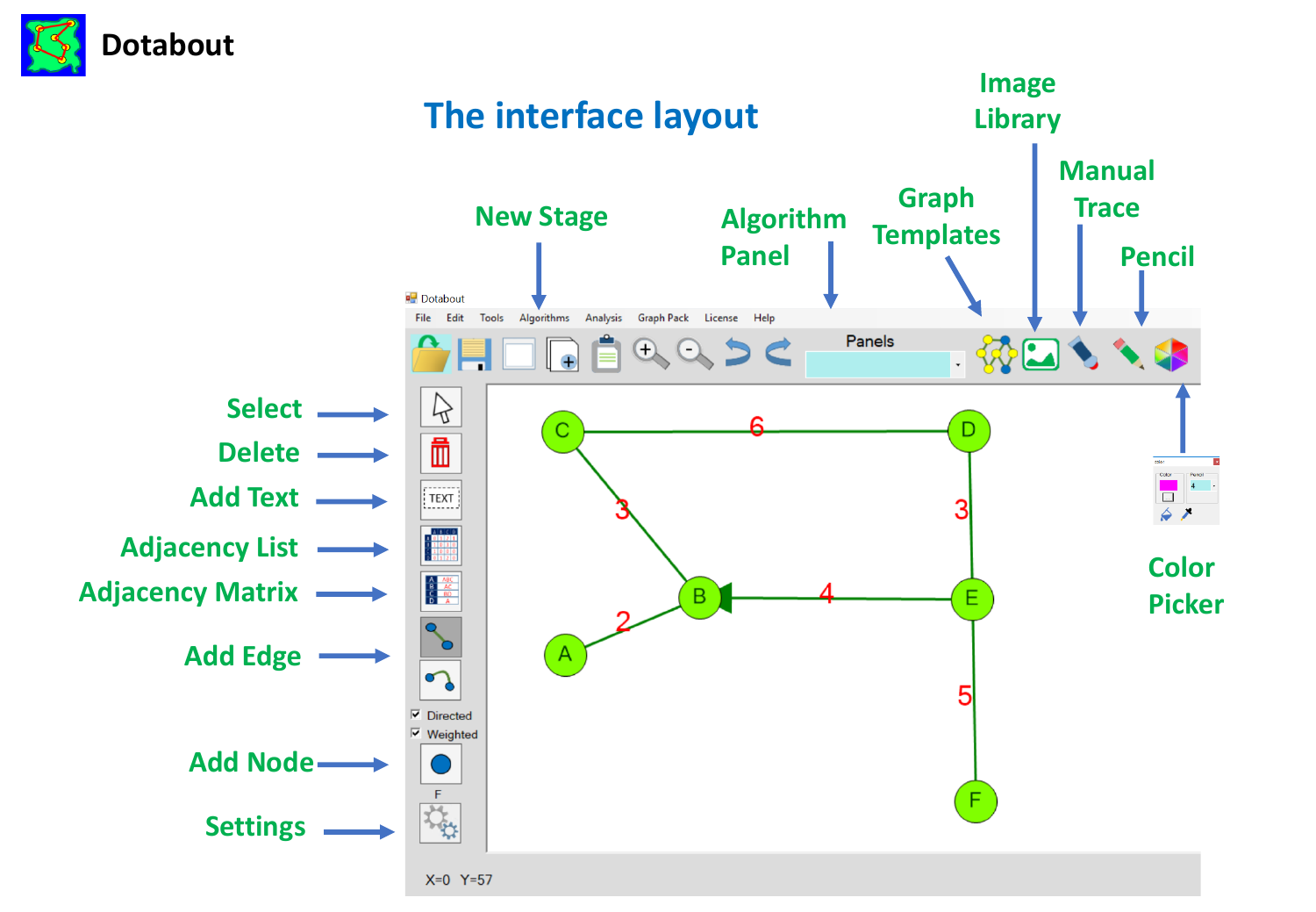#### **Eulers Algorithm**

#### **Euler path & cycle**

An Euler path or circuit is a path that uses every edge of a graph exactly once. An Euler path starts and ends at a different node. An Euler circuit starts and ends at the same node. For a graph to have an eulerian path it must have exactly 2 odd connecting edges.

#### **Leonhard Euler**

The swiss mathematician was the first to make an important discovery in the mathematical field of graph theory. In 1736 he looked at the problem of the 7 bridges of Königsberg. The problem was this

**Königsberg was built on the banks of the Pregel river with four separate landmasses that the residents accessed via seven different bridges. Is it possible to cross each bridge exactly once to get through the town?**



#### **Eulers findings**

**First consider this**

- Every bridge which is crossed must have another to return unless it is the first bridge or last bridge

#### **Conclusion**

- Land masses must have an **even number of connecting bridges**
- If the number of connecting bridges is **odd** it must be **exactly 2** these are for the start and finish of the walk. An Euler path
- If all land masses have an even number of connecting bridges, a walk can be taken and will start and end at the same land mass. An Euler cycle

#### **Answer to the puzzle**

All 4 land masses have an odd number of connecting bridges so the walk cannot be taken for the 7 bridges. An  $8<sup>th</sup>$  bridge in the centre makes it possible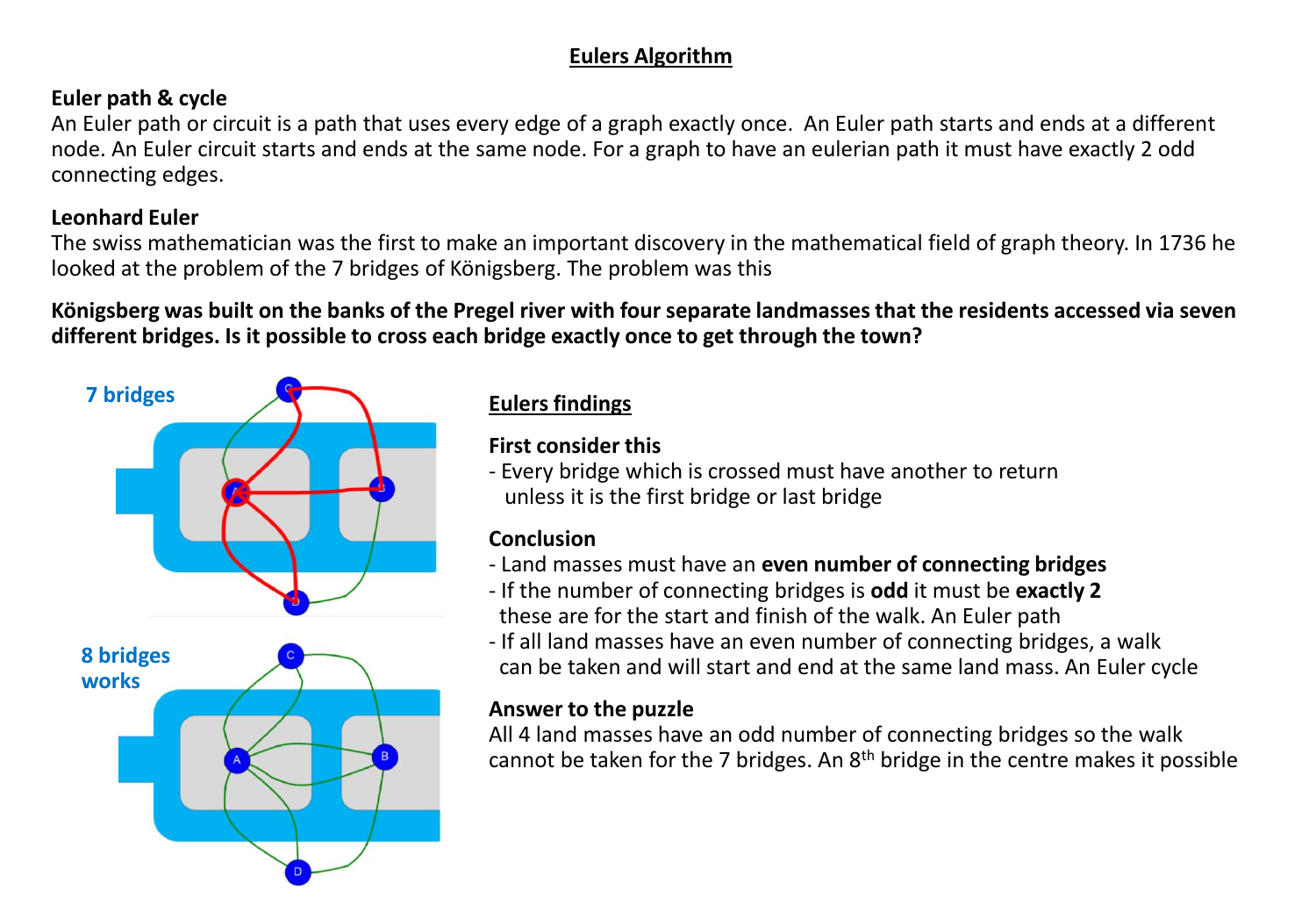

# **Dotabout Graph Exercises**

## **Tasks**

## *Create the graph in figure 1*

- 1. How many nodes does the graph have?
- 2. How many connections does node **B** have?
- 3. How many connections does node **C** have?\_\_\_\_\_\_\_

## *Update the graph with weight as figure 2*

- 4. What is the lowest weight from **A** to **D**?\_\_\_\_\_\_\_\_\_\_
- 5. What is the total weight of the graph?
- 6. Complete the Adjacency list below

| <b>NODE</b> | <b>ADJACENT NODES</b> |
|-------------|-----------------------|
|             |                       |
|             |                       |
|             |                       |
|             |                       |





Figure 1